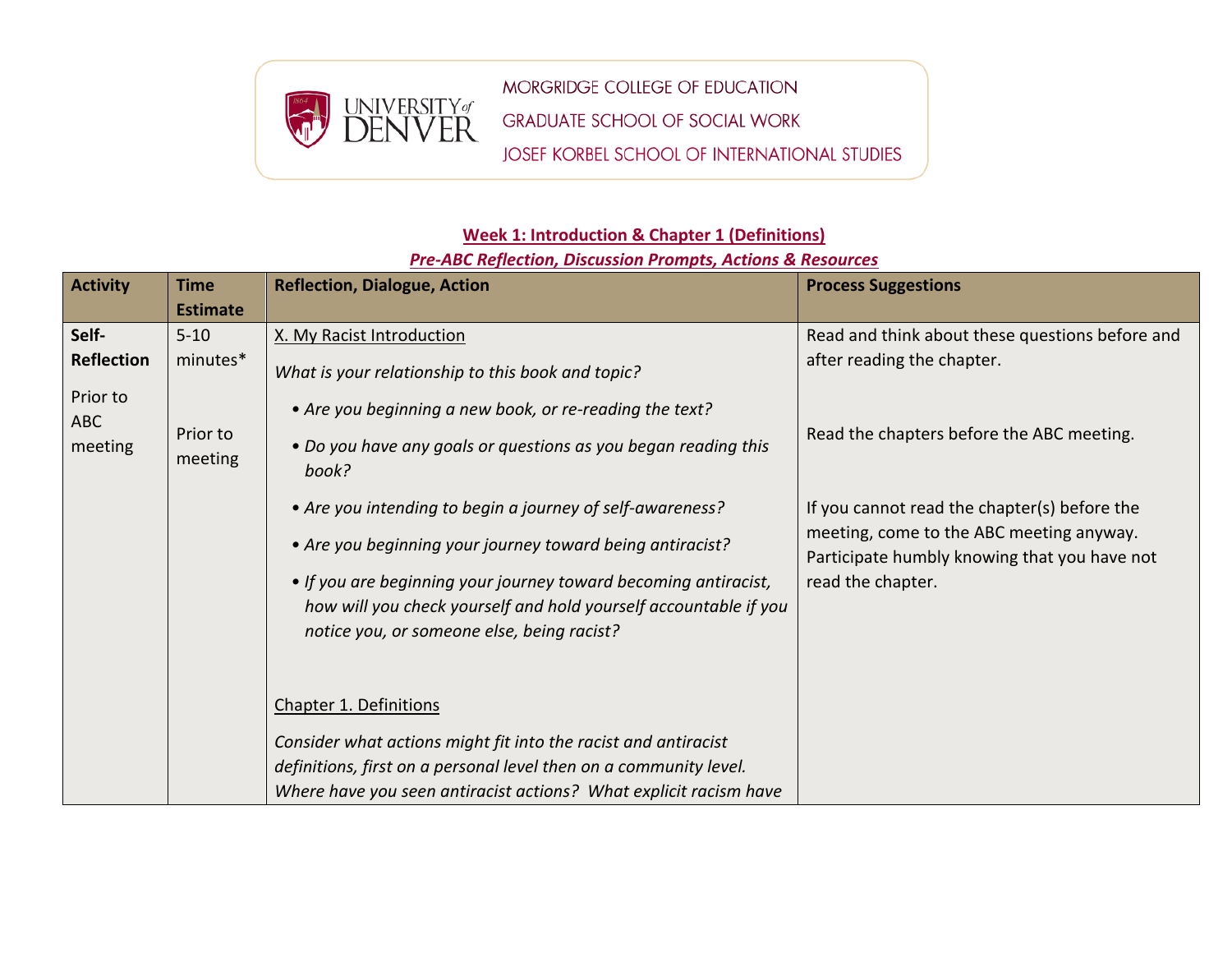|                                            |                                                    | you encountered, observed, endured? What institutional racist<br>practices have you experienced or observed?                                                                                                                                                                                                                                |                                                                                                                                                                                                                                                                                                                                                                                                                                                                                                                                                                                                                                                                                                                                                                                                                                                                                                                                                 |
|--------------------------------------------|----------------------------------------------------|---------------------------------------------------------------------------------------------------------------------------------------------------------------------------------------------------------------------------------------------------------------------------------------------------------------------------------------------|-------------------------------------------------------------------------------------------------------------------------------------------------------------------------------------------------------------------------------------------------------------------------------------------------------------------------------------------------------------------------------------------------------------------------------------------------------------------------------------------------------------------------------------------------------------------------------------------------------------------------------------------------------------------------------------------------------------------------------------------------------------------------------------------------------------------------------------------------------------------------------------------------------------------------------------------------|
| <b>Discussion</b><br><b>ABC</b><br>meeting | Greeting<br>and<br>Settling in<br>$10*$<br>minutes | 1. Check in with each other (How are you?)<br>2. Welcome and Agenda<br>3. Review and check on Participation Norms (very brief)<br>• How is the group doing? Any changes to norms needed?<br>4. Review chapter to identify a key passage or two (to warm-<br>up get back into the chapter after a busy day)<br>Take turns sharing a passage. | Arrive early to the meeting so you can catch up<br>Facilitator welcomes everyone and shares the<br>agenda (made at the previous meeting.)<br>Facilitator asks the group to reflect briefly on<br>participation norms. Ideas for how to reflect:<br>$\triangleright$ Review individual participation and norms<br>silently. Facilitator asks each individual to<br>reflect on one norm the individual has<br>done well and one they need to work on.<br>End.<br>$\triangleright$ Review group process while silently<br>reflecting on norms. Facilitator asks for<br>feedback: What is one norm we are doing<br>well? One we need to improve on?<br>$\triangleright$ Review norms by reading them aloud<br>followed by individual reflection or by<br>group discussion: On which one norm<br>should we focus today?<br>$\triangleright$ Review norms. Facilitator asks: How are<br>the norms working? What do we need to<br>change, if anything? |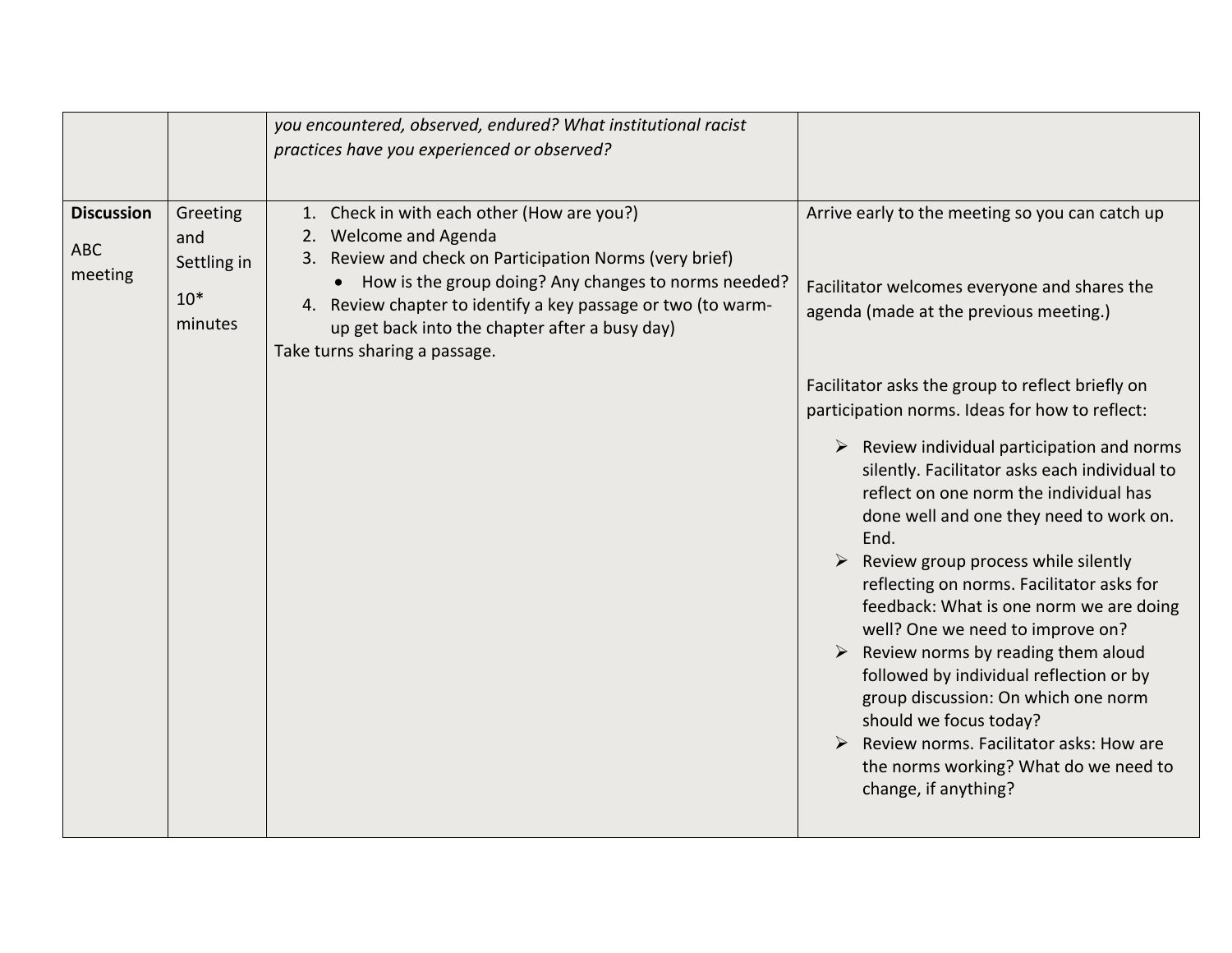| <b>Discussion</b><br>50<br>minutes* | When did you first become aware of your own racial identity? Has<br>your racial identity changed over time? Where did you learn about<br>racial identity?<br>Analyze and discuss Kendi's quote "There is no in between safe<br>space" between racist and antiracist.<br>Reflect and share group members' definitions of "racist" and<br>"antiracist"<br>What is sacrificed by the illusion of "safe"? How does naming and<br>framing racism assist with advancing racial justice? | Everyone has a voice. Ideas for making sure all<br>voices are heard:<br>1. Each person chooses a passage. The<br>discussion begins with each person sharing<br>the passage and why.<br>2. Round robin, each person talks building on<br>previous speaker-in order, around the<br>room.<br>3. Each one asks one. After making a<br>comment, the speaker calls on the next<br>person to comment.<br>4. Pairs. First pairs share their thinking in<br>response to the question. Then each<br>person responds.<br>Return to the chapter/text frequently during the<br>discussion. Remember one purpose is to<br>understand the chapter/book/ideas.<br>Facilitator keeps track of participation and asks<br>questions to ensure that all participants get a<br>chance to talk. In addition, active participants ask<br>questions of their colleagues. |
|-------------------------------------|-----------------------------------------------------------------------------------------------------------------------------------------------------------------------------------------------------------------------------------------------------------------------------------------------------------------------------------------------------------------------------------------------------------------------------------------------------------------------------------|--------------------------------------------------------------------------------------------------------------------------------------------------------------------------------------------------------------------------------------------------------------------------------------------------------------------------------------------------------------------------------------------------------------------------------------------------------------------------------------------------------------------------------------------------------------------------------------------------------------------------------------------------------------------------------------------------------------------------------------------------------------------------------------------------------------------------------------------------|
| Reflection<br>and<br>Action         | Reflect individually: Based on the discussion, what personal action<br>will I take this week?                                                                                                                                                                                                                                                                                                                                                                                     |                                                                                                                                                                                                                                                                                                                                                                                                                                                                                                                                                                                                                                                                                                                                                                                                                                                  |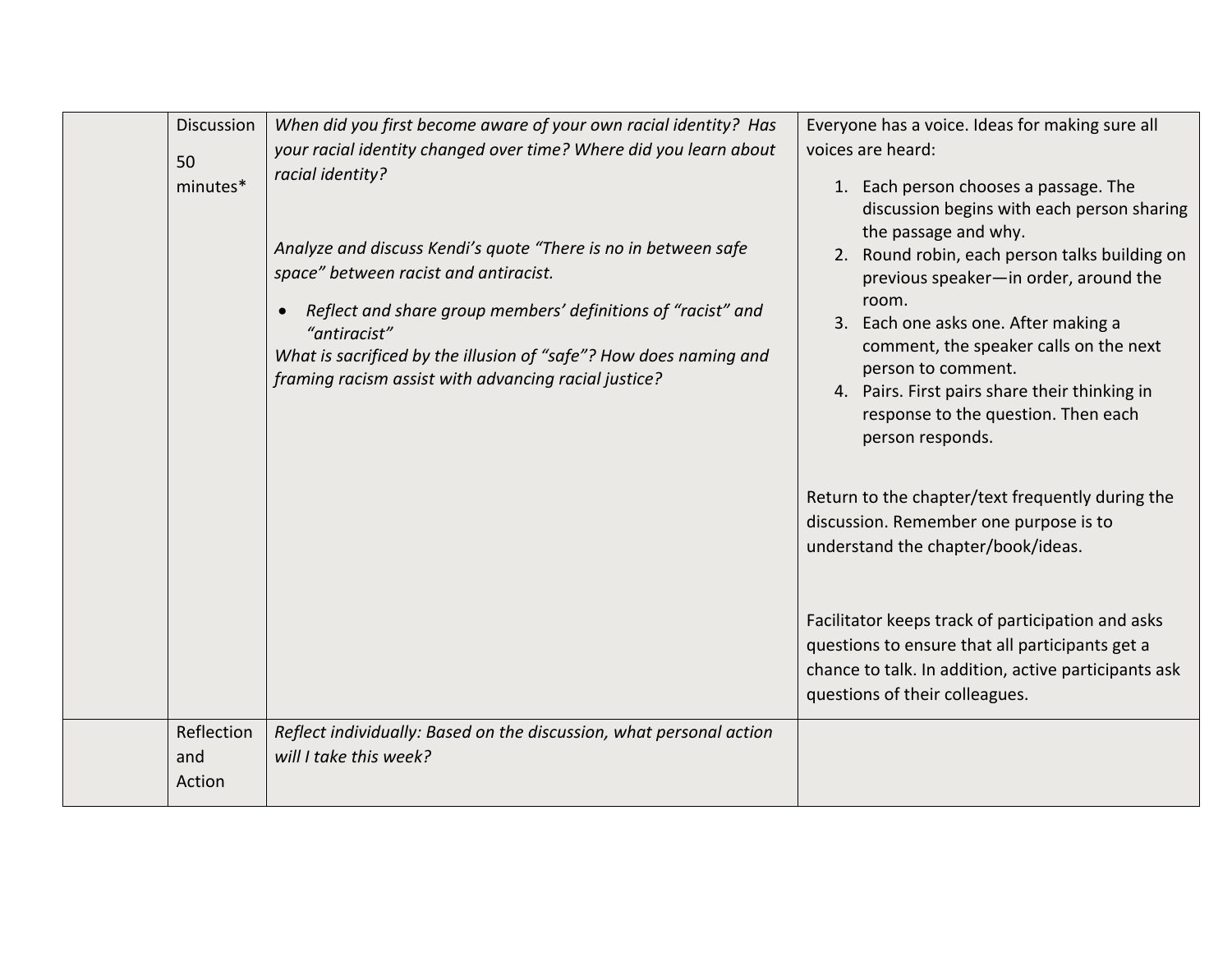|               | 5                 | Utilizing the definitions Kendi provides, identify and name the                                                                                                                                                                                                                                                                                                 |                                                                               |
|---------------|-------------------|-----------------------------------------------------------------------------------------------------------------------------------------------------------------------------------------------------------------------------------------------------------------------------------------------------------------------------------------------------------------|-------------------------------------------------------------------------------|
|               | minutes*          | center point of racist and antiracist. Define community, then                                                                                                                                                                                                                                                                                                   |                                                                               |
|               |                   | describe the elements of an antiracist community.                                                                                                                                                                                                                                                                                                               |                                                                               |
|               | <b>Next Steps</b> | Plan for the next book club meeting.                                                                                                                                                                                                                                                                                                                            | Facilitator takes notes and reads/restates the plan                           |
|               | 5<br>minutes*     | What chapters are next?<br>What actions have we committed to for next week's meeting?<br>Restate the plan.                                                                                                                                                                                                                                                      | for the next meeting after the discussion. "We<br>have agreed to"             |
|               | Closing           | Thank each other and say good-bye!                                                                                                                                                                                                                                                                                                                              |                                                                               |
|               | 5<br>minutes*     |                                                                                                                                                                                                                                                                                                                                                                 |                                                                               |
| <b>Action</b> | Will              | Self-Activity: Complete/Review Cultural Competence Self-                                                                                                                                                                                                                                                                                                        | Never underestimate the power and importance                                  |
|               | vary**            | Assessment Checklist on your own                                                                                                                                                                                                                                                                                                                                | of everyday actions you yourself can take.                                    |
|               |                   | <b>Group Activity:</b> Identity Circle Activity $-$ get to know your group<br>members                                                                                                                                                                                                                                                                           | Note: PDF copies of the listed activities are<br>available on the ABC Website |
| Learn         | Will              | <b>More Resources</b>                                                                                                                                                                                                                                                                                                                                           |                                                                               |
| <b>More</b>   | vary**            | Read through Peggy McIntosh's "White Privilege: Unpacking the<br>Invisible Knapsack" (available here and on ABC website)<br><b>Leading Courageous Conversations on Race Equity</b><br>https://thecommunity.nonprofitnewyork.org/s/article/Leading-<br>Courageous-Conversations-on-Race-Equity<br><b>Handout for Courageous Conversation Norms [Adapted from</b> |                                                                               |
|               |                   | Singleton, G.E., Linton, C. (2006) Courageous Conversation about                                                                                                                                                                                                                                                                                                |                                                                               |